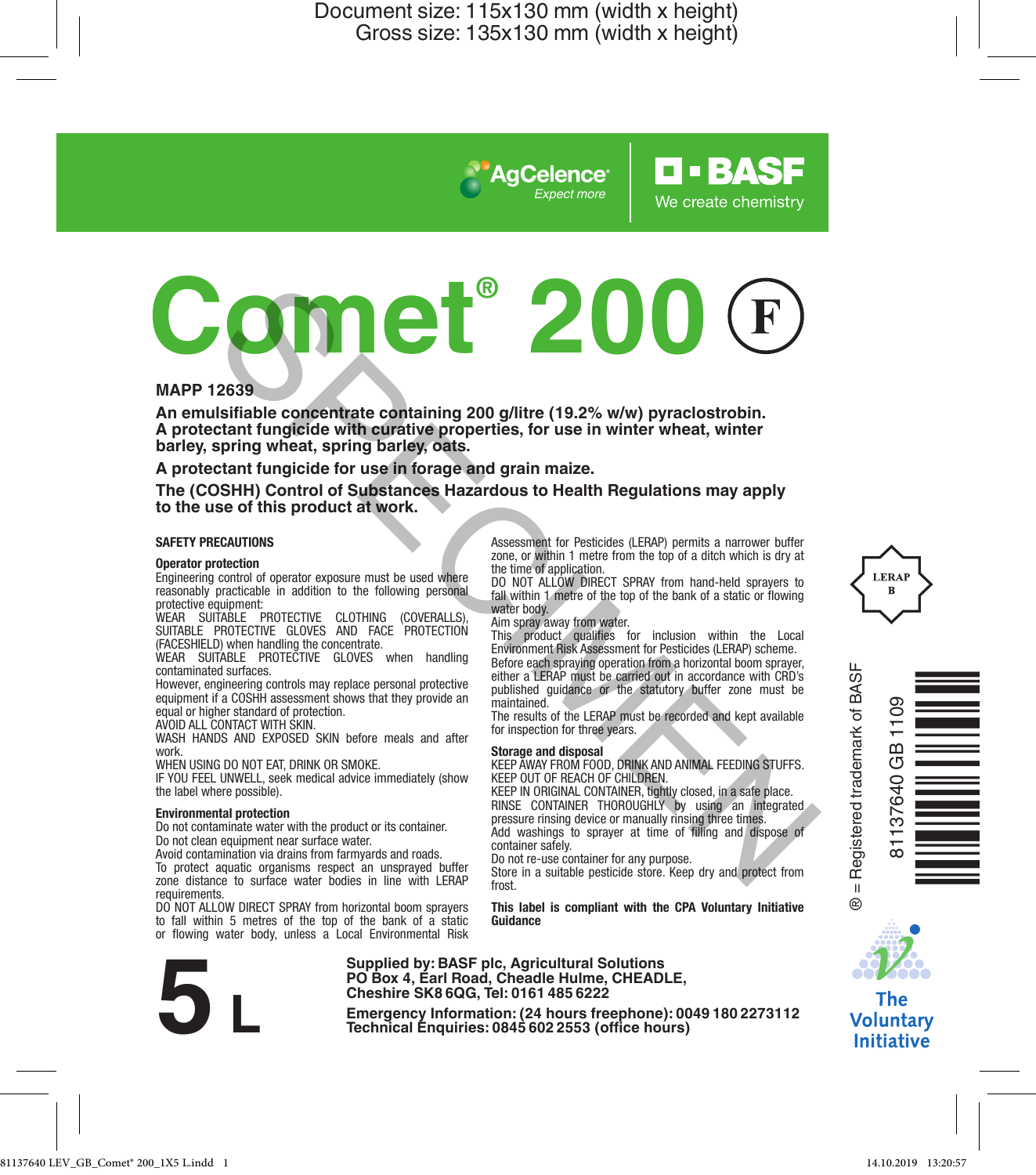# **Comet® 200**

**An emulsifiable concentrate containing 200 g/litre (19.2% w/w) pyraclostrobin.** 

# **Danger**

**Harmful if swallowed. May be fatal if swallowed and enters airways. Causes skin irritation. May cause an allergic skin reaction. Causes serious eye irritation. Harmful if inhaled. Very toxic to aquatic life with long lasting effects.**

# **IMPORTANT INFORMATION**

| Causes skin irritation.<br>May cause an allergic skin reaction.<br>Causes serious eve irritation.<br>Harmful if inhaled.<br>Very toxic to aquatic life<br>with long lasting effects.                                                                                                                                                                                                     | May be fatal if swallowed and enters airways. |                                                               |                                                                  |  |  |  |  |  |
|------------------------------------------------------------------------------------------------------------------------------------------------------------------------------------------------------------------------------------------------------------------------------------------------------------------------------------------------------------------------------------------|-----------------------------------------------|---------------------------------------------------------------|------------------------------------------------------------------|--|--|--|--|--|
| Wear protective gloves/clothing.<br>Avoid breathing vapours.<br>Wash with plenty of water and soap thoroughly<br>after handling.<br>IF SWALLOWED: Immediately call a POISON CENTRE<br>or doctor/physician.<br>IF ON SKIN: Wash with plenty of soap and water.<br>Do NOT induce vomiting.<br>To avoid risks to human health and the environment, comply<br>with the instructions for use. |                                               |                                                               |                                                                  |  |  |  |  |  |
|                                                                                                                                                                                                                                                                                                                                                                                          |                                               |                                                               |                                                                  |  |  |  |  |  |
| <b>IMPORTANT INFORMATION</b>                                                                                                                                                                                                                                                                                                                                                             |                                               | FOR USE ONLY AS AN AGRICULTURAL FUNGICIDE, as directed below: |                                                                  |  |  |  |  |  |
| <b>Crops</b>                                                                                                                                                                                                                                                                                                                                                                             | <b>Maximum</b><br>individual dose             | Maximum number<br>of treatments                               | I atest time<br>of application                                   |  |  |  |  |  |
| Winter and spring wheat                                                                                                                                                                                                                                                                                                                                                                  | 1.25 litres product<br>per hectare            | 2 per crop                                                    | Before grain watery ripe<br>(GS 71)                              |  |  |  |  |  |
| Winter and spring barley,<br><b>Oats</b>                                                                                                                                                                                                                                                                                                                                                 | 1.25 litres product<br>per hectare            | 2 per crop                                                    | Up to and including<br>emergence of ear just<br>complete (GS 59) |  |  |  |  |  |

Other specific restrictions:

The maximum concentration must not exceed 1.25 litres of product in 200 litres of water.

**READ THE LABEL BEFORE USE. USING THIS PRODUCT IN A MANNER THAT IS INCONSISTENT WITH THE LABEL MAY BE AN OFFENCE. FOLLOW THE CODE OF PRACTICE FOR USING PLANT PROTECTION PRODUCTS.**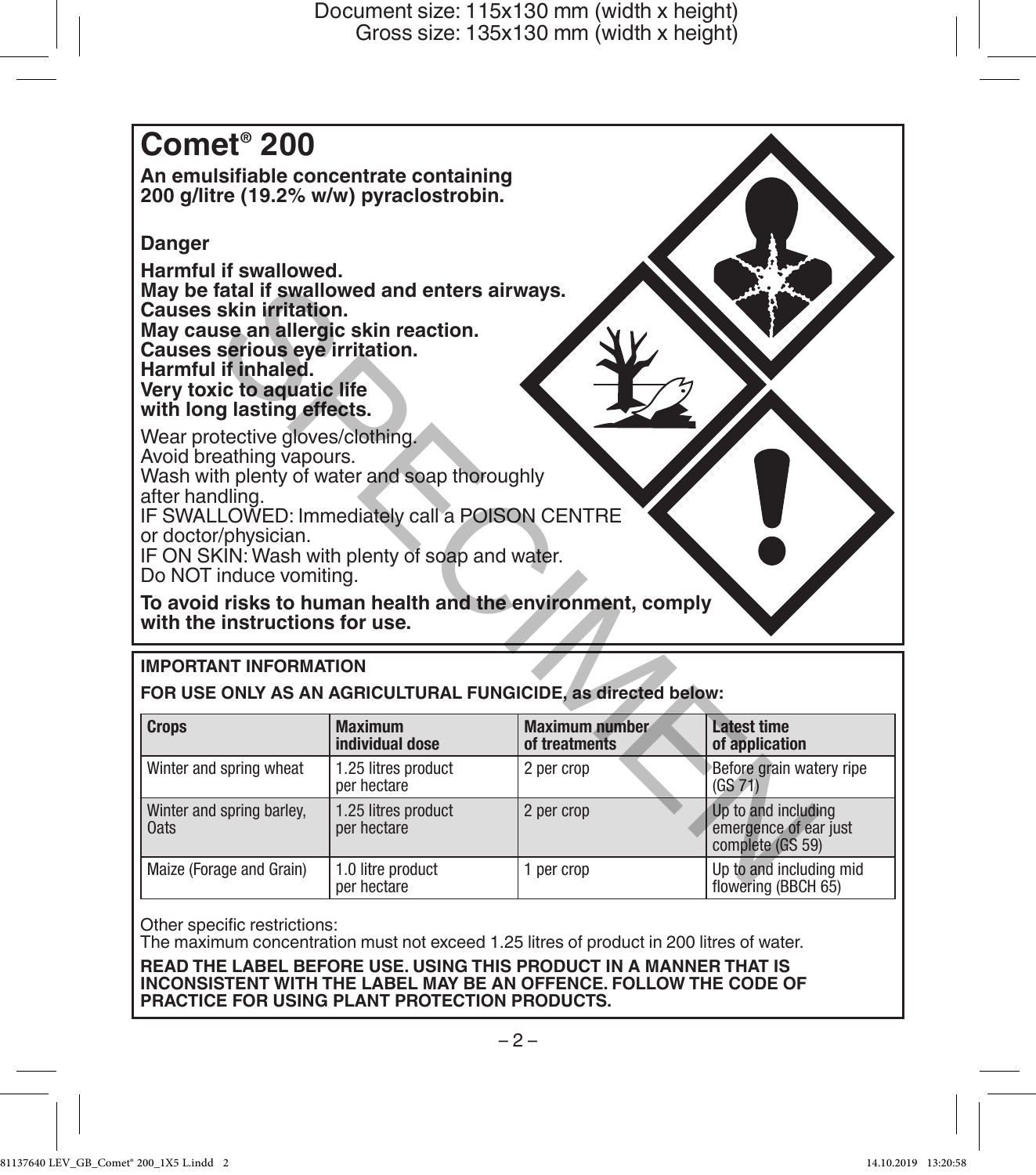# **DIRECTIONS FOR USE**

IMPORTANT: This information is approved as part of the Product Label. All instructions within this section must be read carefully in order to obtain safe and successful use of this product.

Comet 200 is a fungicide with protectant and curative properties for disease control in winter and spring wheat, winter and spring barley and oats.

Comet 200 is a fungicide with protectant properties for disease control in maize (forage and grain).

# **Restrictions/Warnings**

#### **Disease control**

| grain).                                                                                                                                                                                                                                                                                       |                 |                 |                         |                         |      |                             |  |  |  |
|-----------------------------------------------------------------------------------------------------------------------------------------------------------------------------------------------------------------------------------------------------------------------------------------------|-----------------|-----------------|-------------------------|-------------------------|------|-----------------------------|--|--|--|
| In cereals yield response may be obtained in the absence of visual disease.                                                                                                                                                                                                                   |                 |                 |                         |                         |      |                             |  |  |  |
| In maize a grain yield response may be obtained in the absence of visual disease.                                                                                                                                                                                                             |                 |                 |                         |                         |      |                             |  |  |  |
| Comet 200 can maintain the total greenness of the crop towards the end of the growing<br>season.                                                                                                                                                                                              |                 |                 |                         |                         |      |                             |  |  |  |
| <b>Restrictions/Warnings</b>                                                                                                                                                                                                                                                                  |                 |                 |                         |                         |      |                             |  |  |  |
| Extreme care must be taken to avoid drift onto nearby crops.                                                                                                                                                                                                                                  |                 |                 |                         |                         |      |                             |  |  |  |
| Wash equipment thoroughly after use.                                                                                                                                                                                                                                                          |                 |                 |                         |                         |      |                             |  |  |  |
| You must not apply more than two foliar applications of Qol containing products to any cereal<br>crop. See also Section Resistance Management, below.                                                                                                                                         |                 |                 |                         |                         |      |                             |  |  |  |
| <b>Disease control</b>                                                                                                                                                                                                                                                                        |                 |                 |                         |                         |      |                             |  |  |  |
| Comet 200 is a fungicide with protectant and curative properties for disesase control in winter<br>and spring wheat, winter and spring barley and oats. Comet 200 is a fungicide with protectant<br>properties for disease control in maize (forage and grain). Details are summarised below: |                 |                 |                         |                         |      |                             |  |  |  |
|                                                                                                                                                                                                                                                                                               | Winter<br>Wheat | Spring<br>Wheat | Winter<br><b>Barley</b> | Spring<br><b>Barley</b> | 0ats | Maize (Forage<br>and grain) |  |  |  |
| Septoria tritici (See Note 1)                                                                                                                                                                                                                                                                 | C               | C               |                         |                         |      |                             |  |  |  |
| Septoria nodorum (See Note 2)                                                                                                                                                                                                                                                                 | <b>MC</b>       | <b>MC</b>       |                         |                         |      |                             |  |  |  |
| Yellow rust                                                                                                                                                                                                                                                                                   | C               | C.              | C                       | C                       |      |                             |  |  |  |
| <b>Brown rust</b>                                                                                                                                                                                                                                                                             | C               | C.              | C.                      | C                       |      |                             |  |  |  |
| Crown rust                                                                                                                                                                                                                                                                                    |                 |                 |                         |                         | C    |                             |  |  |  |
| Net blotch                                                                                                                                                                                                                                                                                    |                 |                 | C.                      | C                       |      | -                           |  |  |  |
| Rhynchosporium                                                                                                                                                                                                                                                                                |                 |                 | <b>MC</b>               | <b>MC</b>               |      |                             |  |  |  |
| Eyespot                                                                                                                                                                                                                                                                                       |                 |                 |                         |                         |      | C                           |  |  |  |
| Northern leaf blight                                                                                                                                                                                                                                                                          |                 |                 |                         |                         |      | <b>MC</b>                   |  |  |  |

C = Control

MC = Moderate Control

NOTE 1: *S. tritici:* Comet 200 is recommended for control of S. tritici with moderate curative ability in the latent phase.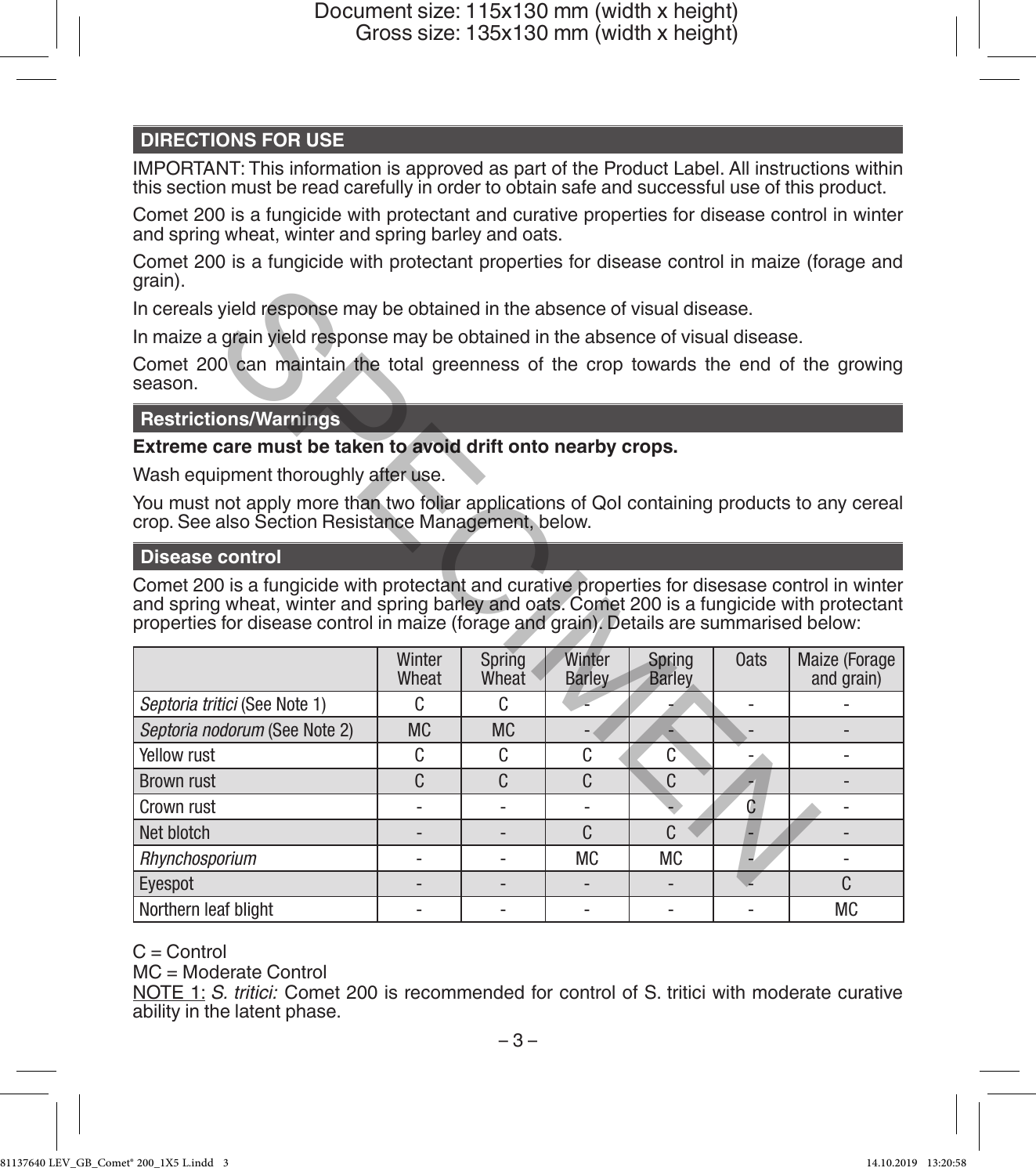NOTE 2: *S. nodorum:* Comet 200 is recommended for control of S. nodorum with best results achieved when used as a protective treatment or during early stages of disease establishment.

#### **Resistance Management**

Comet 200 contains pyraclostrobin, a member of the QoI cross resistance group. Comet 200 should be used preventatively and should not be relied on for its curative potential.

On cereal crops, Comet 200 must always be used in mixture with another product, recommended for control of the same target disease that contains a fungicide from a different cross resistance group and is applied at a dose that will give robust control.

Use Comet 200 as part of an Integrated Crop Management (ICM) strategy incorporating other methods of control, including where appropriate other fungicides with a different mode of action. You must not apply more than two foliar applications of QoI containing products to any cereal crop. stance group and is applied at a dose that will give robust control.<br>
et 200 as part of an Integrated Crop Management (ICM) strategy incorporated of control, including where appropriate other fungicides with a different<br>
u

There is a significant risk of widespread resistance occurring in Septoria tritici populations in the UK. Failure to follow resistance management action may result in reduced levels of disease control.

#### **Crop Specific Information**

Comet 200 is a fungicide with protectant and curative properties for disease control in winter and spring wheat, winter and spring barley and oats.

Comet 200 is a fungicide with protectant properties for disease control in maize (forage and grain).

#### **Time of Application**

#### **Cereals**

Apply Comet 200 at the start of foliar disease attack. A maximum of two applications can be made before grain watery ripe in winter and spring wheat and up to and including emergence of ear just complete in winter and spring barley and oats.

#### **Maize (Forage and Grain)**

Best results are achieved by an application of Comet 200 before the start of foliar disease attack or at the very earliest signs of infection.

Comet 200 gives control of Eyespot for up to seven weeks after application when applied before the start of foliar disease attack.

If applying before the start of disease attack, it is recommended to only treat sites that have a known history of disease when conditions are conducive for disease development. It is recommended to consult with a specialist maize agronomist before application.

Once established in the crop Comet 200 can reduce the development of the disease.

Application can be made up to and including mid-flowering.

#### **Rate of Application**

#### **Cereals**

Apply 1.25 litres Comet 200 in a minimum of 200 litres of water per hectare.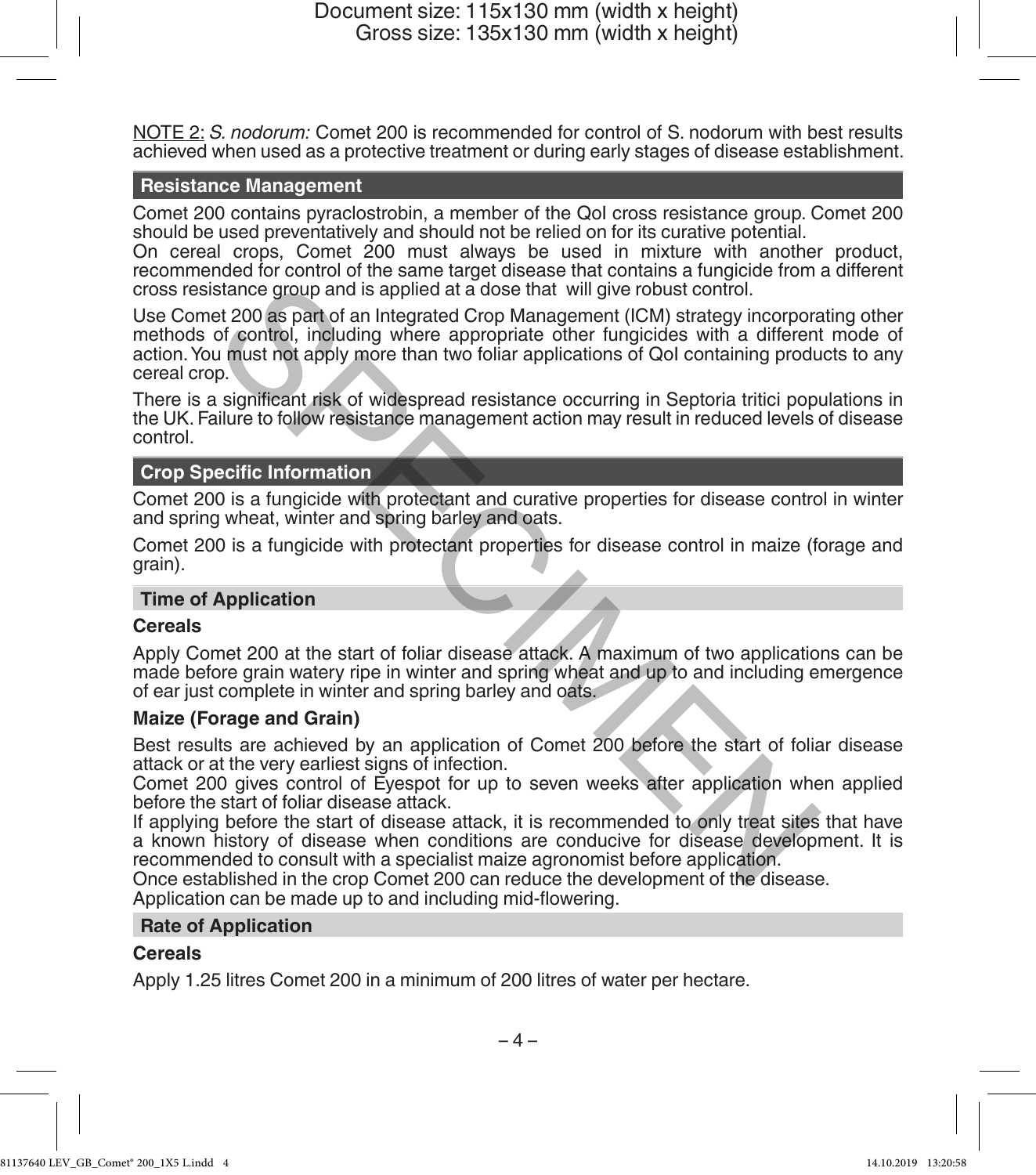### **Maize (Forage and Grain)**

Apply 1.0 litre Comet 200 in 200-400 litres of water per hectare.

#### **Mixing and Application**

#### **Mixing**

Half fill the spray tank with clean water and start the agitation.

SHAKE THE CONTAINER WELL before use and pour in the required amount of product.

Rinse any empty containers thoroughly and add rinsings to the spray tank.

Add the remainder of the water and continue agitation until spraying is completed.

When tank mixes are to be used, each product should be added separately to the spray tank.

All tank mixes should be used immediately after mixing.

#### **Application**

Apply as a MEDIUM spray, as defined by BCPC.

### **Compatibility**

For details of compatibilities contact your distributor, local BASF representative or the BASF Technical Services Hotline: 0044 845 602 2553.

# **The following does not form part of the authorised label text.**

With many products there is a general risk of resistance developing to the active ingredients. For this reason a change in activity cannot be ruled out. It is generally impossible to predict with certainty how resistance may develop because there are so many crop and use connected ways of influencing this. We therefore have to exclude liability for damage or loss attributable to any such resistance that may develop. To help minimise any loss in activity the BASF recommended rate should in all events be adhered to.

Numerous, particularly regional or regionally attributable, factors can influence the activity of the product. Examples include weather and soil conditions, crop plant varieties, crop rotation, treatment times, application amounts, admixture with other products, appearance of organisms resistant to active ingredients and spraying techniques. Under particular conditions a change in activity or damage to plants cannot be ruled out. The manufacturer or supplier is therefore unable to accept any liability in such circumstances. All goods supplied by us are of high grade and we believe them to be suitable, but as we cannot exercise control over their mixing or use or the weather conditions during and after application, which may affect the performance of the material, all conditions and warranties, statutory or otherwise, as to the quality or fitness for any purpose of our goods are excluded and no responsibility will be accepted by us for any damage or injury whatsoever arising from their storage, handling, application or use; but nothing should be deemed to exclude or restrict any liability upon us which cannot be excluded or restricted under the provisions of the Unfair Contract Terms Act 1977 or any similar applicable law. spray tank with clean water and start the agitation.<br>HE CONTAINER WELL before use and pour in the required amount of protomary empty containers thoroughly and add misings to the spray tank.<br>Emainder of the water and contin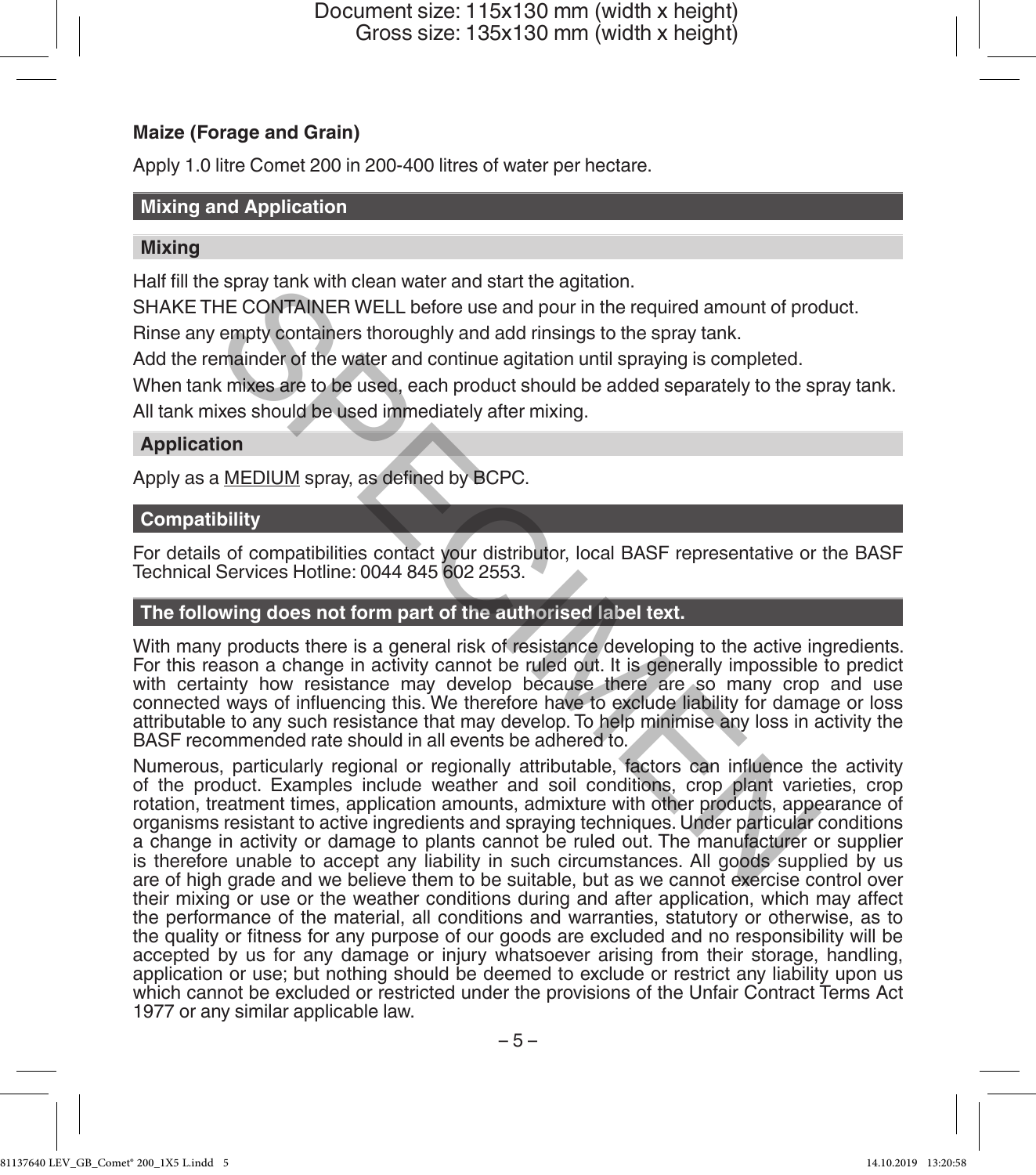# **Section 6 of the Health and Safety at Work Act**

# **Additional Product Safety Information**

The product label provides information on a specific pesticidal use of the product; do not use otherwise, unless you have assessed any potential hazard involved, the safety measures required and that the particular use has "off-label" approval or is otherwise permitted under the Plant Protection Product Regulations (EC) No 1107/2009.

The information on this label is based on the best available information including data from test results.

# **Safety Data Sheet**

To access the Safety Data Sheet for this product scan the QR code or use the weblink below:



bit.ly/Comet\_200\_UK

Alternatively, contact your supplier.